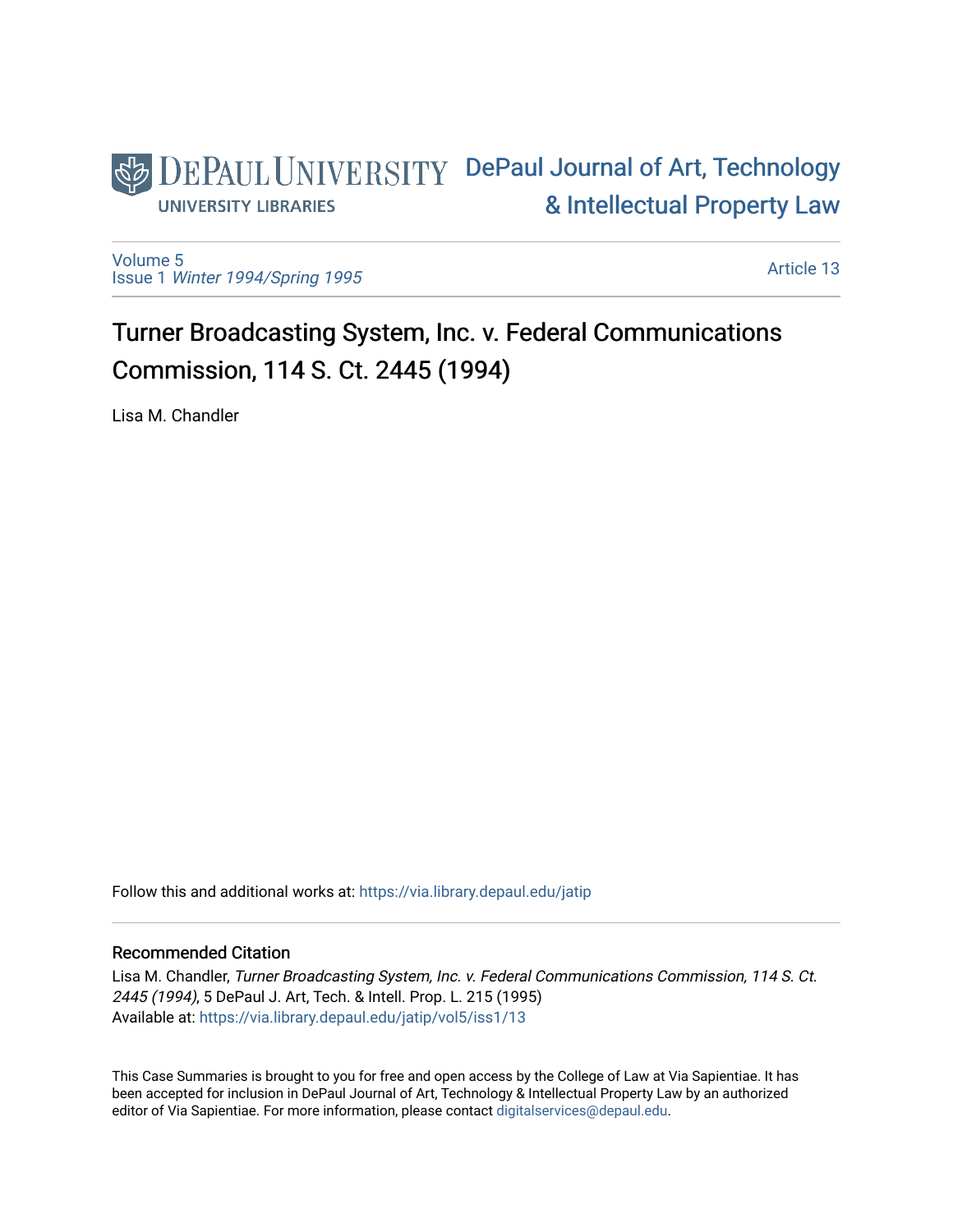# **Turner Broadcasting System, Inc. v. Federal Communications Commission,**

114 S. CT. 2445 (1994).

### *INTRODUCTION*

Plaintiffs, cable operators and programmers, initiated this action against defendants, the Federal Communications Commission and the United States ("Government"), challenging the constitutionality of Sections 4 and 5 of the Cable Television Consumer Protection and Competition Act of 1992 ("Cable Act of 1992"), commonly referred to as the "must-carry" provisions. The United States District Court for the District of Columbia, finding no genuine issues of material fact, granted summary judgment for the government'. On direct appeal, the U.S. Supreme Court reversed.

## *FACTS*

After several years of Congressional hearings on the cable television industry, Congress overrode a Presidential veto and enacted the Cable Act of **1992.** The Act, *inter alia,* obligates cable operators to carry the signals of broadcast television stations. The specific number of broadcast stations to be carried **by** a cable operator depends on the capacity of a particular system. The "must-carry" provisions require carriage of commercial<sup>2</sup> and noncommercial broadcast stations<sup>3</sup> alike. Furthermore, the broadcast signal must be carried in its entirety, i.e. on a continuous, uninterrupted basis,<sup>4</sup> and must be located on the same channel as it appears on the broadcast spectrum.<sup>5</sup> Moreover, a fee cannot be assessed for carriage of a broadcast station's signal.<sup>6</sup>

Plaintiffs, Turner Broadcasting System, Inc. et al. ("Turner"), challenged the constitutionality of the must-carry provisions, contending that they violated the First Amendment. Turner argued that as content-based regulations, the mustcarry provisions were subject to strict scrutiny analysis.

Concluding that the must-carry provisions were wholly unrelated to the content of the messages conveyed **by** cable operators and programmers, the District Court sustained the provisions employing intermediate scrutiny.<sup>7</sup> Under the *O'Brien* test, the District Court held "that the preservation of local broadcasting

**<sup>1. 819</sup> F. Supp. 32 (D.C. 1993).**

<sup>2. 47</sup> **U.S.C.** § **534(b)(1)(B) (1988 ed., Supp. IV).**

**<sup>3.</sup>** 47 **U.S.C.** § **535(a) (1988 ed., Supp. IV).**

<sup>4. 47</sup> **U.S.C.** §§ 534(b)(3), 5 3 5 (g)(1) (1988 ed., **Supp. IV).**

**<sup>5.</sup>** 47 **U.S.C.** §§ **534(b)(6), 535(g)(5) (1988** ed., **Supp. V).**

**<sup>6.</sup>** 47 **U.S.C.** § 534(b)(10) (1988 ed., **Supp.** IV).

**<sup>7.</sup>** Turner Broadcasting System, Inc. v. FCC, 114 S. Ct. 2445, 2455 (1994) (citing Turner Broadcasting System, Inc. v. **FCC, 819** F. Supp. **32,** 40 **(D.C. 1993)).**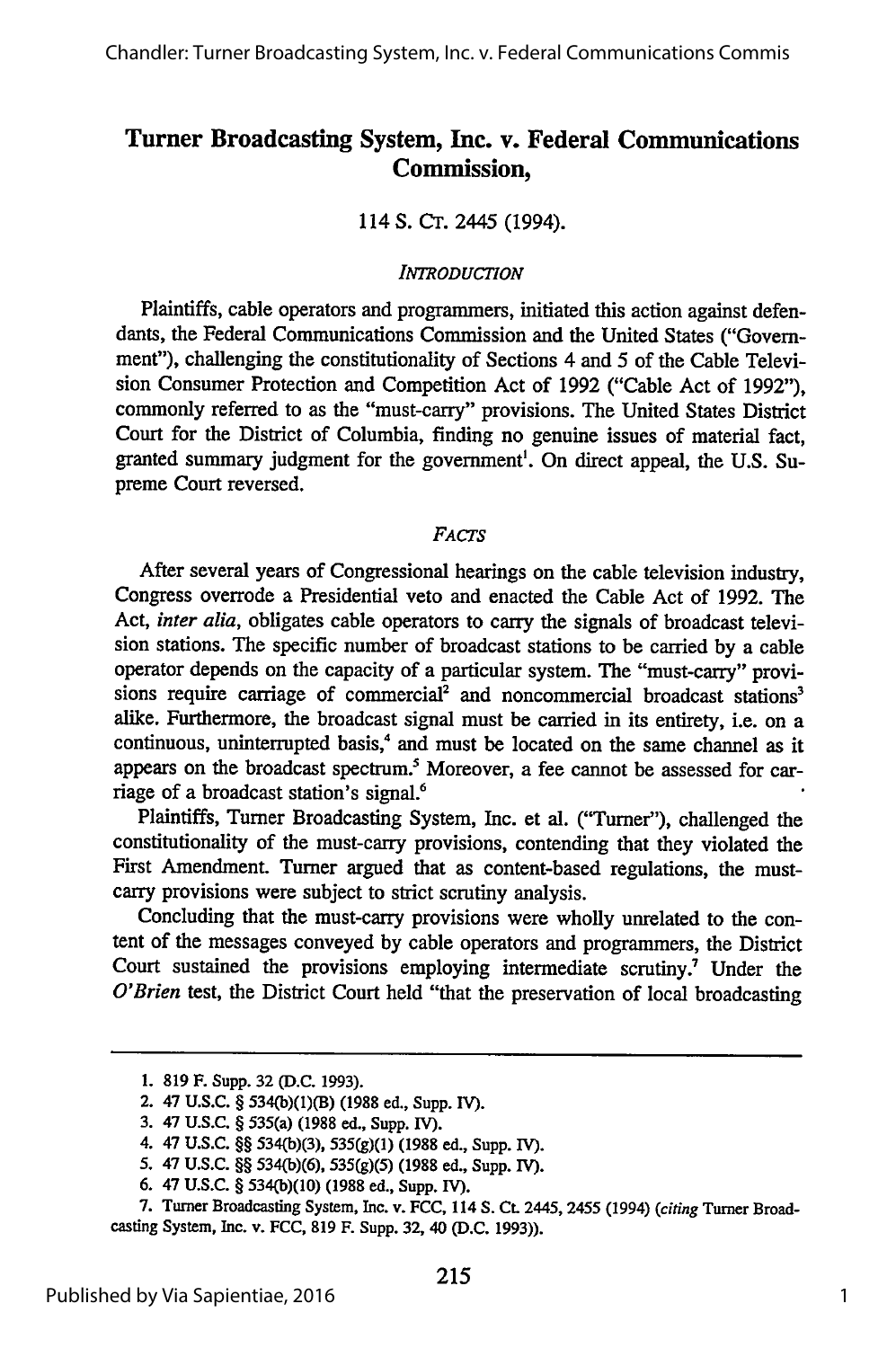**216** *DEPAUL J. ART & ENT. LAW* [Vol. V:21:

is an important governmental interest, and that the must-carry provisions are sufficiently tailored to serve that interest."<sup>8</sup>

#### *LEGAL ANALYSIS*

The issue before the United States Supreme Court on direct appeal was whether the must-carry provisions of the Cable Act of 1992 infringed cable operators and programmers' First Amendment rights to freedom of expression. In resolving this issue, the Court engaged in exhaustive First Amendment analysis of these provisions.

The significance of the *Turner* decision is threefold. First, the Court reaffirmed the continued validity of the scarcity rationale expounded in *Red Lion Broadcasting Co. v. FCC.9* Additionally, the Court distinguished cable from broadcast media, concluding that the relaxed standard for broadcast regulation is inapplicable to cable regulation. Finally, the Court found the provisions were not content-based, thus permissible, because they were designed not to promote speech of a particular content, but to prevent cable operators from exploiting their economic powers.

Generally, broadcast regulation is subject to a less rigorous standard of First Amendment scrutiny.<sup>10</sup> This relaxed standard is due to the unique nature of the broadcast medium, specifically the electromagnetic spectrum as a scarce resource,<sup>11</sup> and the limited availability of the broadcast medium to speakers.<sup>12</sup> This unique posturing of the broadcast medium affords the Government some leniency in its regulation of the broadcast medium, i.e. limited content restrictions and affirmative obligations.<sup>13</sup> Recognizing strong opposition to the scarcity rationale as justification for relaxed scrutiny of broadcast regulation, the *Turner* Court specifically "declined to question [the scarcity rationale's] continuing validity as support for broadcast jurisprudence."<sup>14</sup>

The Court distinguished cable from broadcast because broadcasting's inherent limitations are not present with cable. Absent such limitations, the Court reasoned that the standard for broadcast regulation is inapplicable to cable regulations.<sup>15</sup> Also, the Government contended that broadcast jurisprudence is premised on the broadcast market's dysfunction, and thus, because the cable market is similarly affected, *Red Lion* principles should apply to cable as well **-** a proposition which the Court flatly rejected.

The Court further addressed the Government's contention that the must-carry provisions were "industry-specific antitrust" regulations, thus like other "legisla-

*<sup>8.</sup> Id.* at 2455 *(citing Turner Broadcasting System, Inc.,* **819** F. Supp. at 45-47).

**<sup>9.</sup>** Red Lion Broadcasting Co. v. FCC, **395** U.S. 367 (1969).

**<sup>10.</sup>** *Red Lion,* **395 U.S.** at **367;** National Broadcasting Co. v. United States, **319 U.S. 190** (1943).

**<sup>11.</sup>** *National Broadcasting Company,* **319** U.S. at 212.

<sup>12.</sup> *Red Lion* at **390.**

**<sup>13.</sup>** *Id.*

**<sup>14.</sup> FCC** v. League of Women Voters of California, 468 **U.S.** 364, **376** (1984).

**<sup>15.</sup>** Bolger v. Youngs Drug Products Corp., 463 **U.S. 60,** 74 **(1983).** https://via.library.depaul.edu/jatip/vol5/iss1/13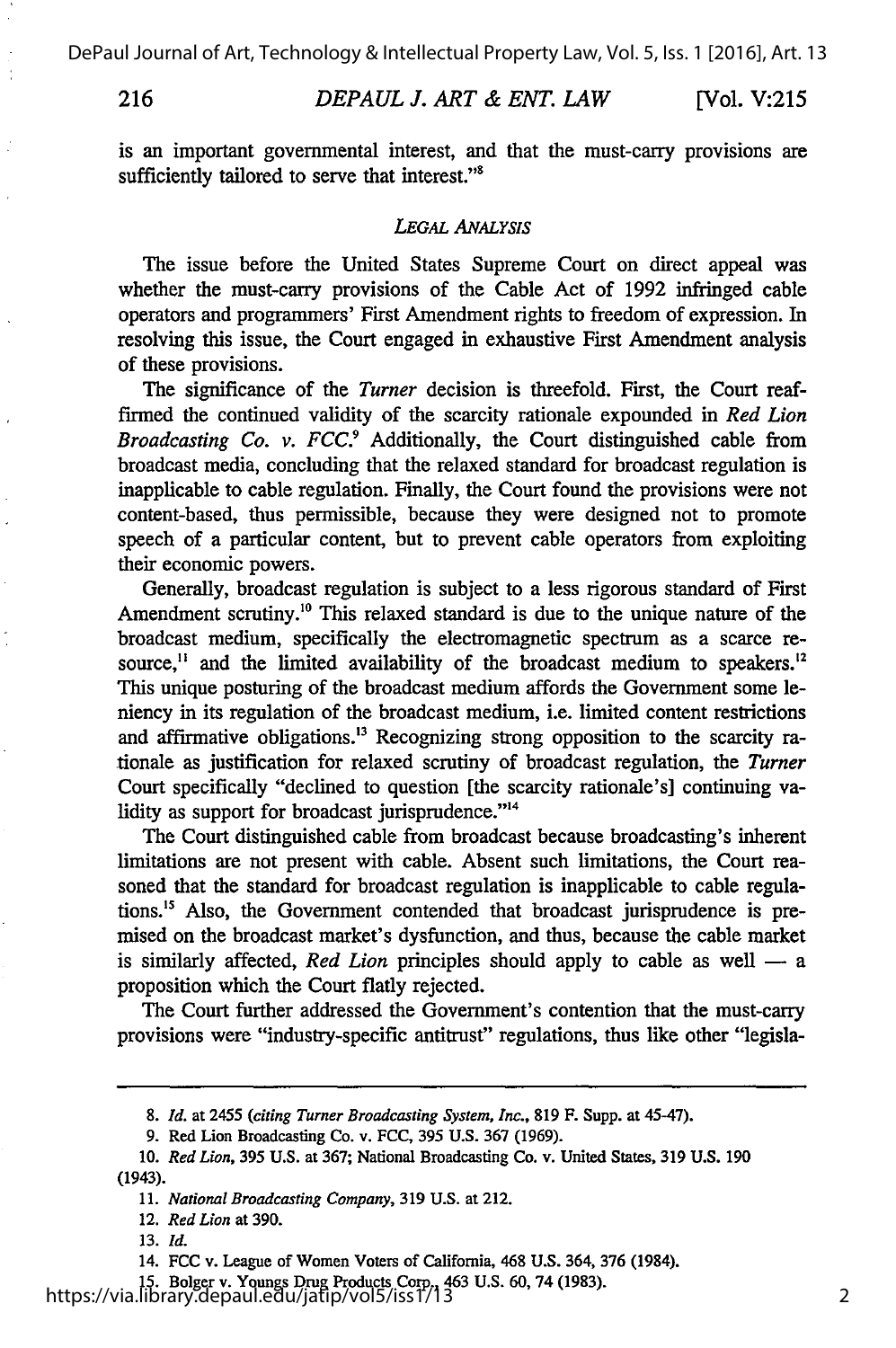#### *TURNER BROADCASTING v. FCC* 217 **1995]**

tive efforts to correct market failure in a market whose commodity is speech,"'<sup>6</sup> were subject to rational scrutiny. The Court rebuffed this argument, noting that the risk of abuse posed by laws that single out the press, in whole or in part, for special treatment, necessitate imposition of heightened scrutiny.<sup>17</sup> Acknowledging that cable operators and programmers were subject to special treatment under the must-carry provisions, the Court held that heightened scrutiny was required.

The Court then hypothesized as to what level of heightened scrutiny the mustcarry provisions commanded. As a general proposition, regulations that are content-based are subject to the most exacting scrutiny," because they are in contravention of the well-established principle that the First Amendment preserves for the individual the freedom to decide what ideas and beliefs are worthy of attention. The necessary corollary is that regulations which are not related to the content of the message are subject to intermediate scrutiny.<sup>19</sup> The Court then engaged in an exhaustive review of the must-carry provisions and Congressional purposes $^{20}$  in enacting them, concluding that such regulations were wholly unrelated to the content of the message to be delivered.

The defendants set forth three arguments supporting their contention that strict scrutiny was appropriate, each of which the Court rejected. First, the plaintiffs argued that the must-carry provisions required strict scrutiny because they compelled speech by cable operators, relying primarily on *Miami Herald Publishing Co. v. Tornillo* (right-to-access statute was invalidated because it assessed a penalty based on content and deterred publication of material that would trigger the effects of the statute).<sup>21</sup> Concluding that unlike the right-to-access statute in *Tornillo,* the must-carry provisions are content-neutral and do not deter cable operators from carrying a particular message, thus, do not constitute an impermissible intrusion on editorial control.

The Court further concluded that strict scrutiny was inapt because must-carry does not favor broadcast programmers over cable programmers. The defendants maintained that regulation which favors one set of speakers over another is presumptively invalid. The defendants mischaracterized the holding in *Buckley v. Valeo*<sup>22</sup> as asserting that *all* speaker-based rules are presumptively invalid. The Court rejected this argument, concluding that *Buckley* found that speaker-based regulations command strict scrutiny only when the Government's preference is content-based.

Finally, the Court also rejected the contention that strict scrutiny was appro-

21. Miami Herald Publishing Co. v. Tornillo, 418 U.S. 241, 258 (1974).

<sup>16.</sup> Associated Press v. United States, 326 U.S. 1 (1945).

<sup>17.</sup> Los Angeles v. Preferred Communications, Inc., 476 U.S. 488, 496 (1986).

<sup>18.</sup> Simon & Schuster, Inc. v. Members of New York State Crime Victims Bd., 112 S. Ct. 501, 509-10 (1991).

<sup>19.</sup> Clark v. Community for Creative Non-Violence, 468 U.S. 288, 293 (1984).

<sup>20.</sup> The Congressional purpose approved **by** the *Turner* Court was to ensure access to free television programming to the forty percent of Americans without cable. In the absence of regulations requiring the carriage of broadcast signals, the continued vitality of such programming is threatened.

<sup>22.</sup> Buckley v. Valeo, 424 U.S. 1 (1976). Published by Via Sapientiae, 2016